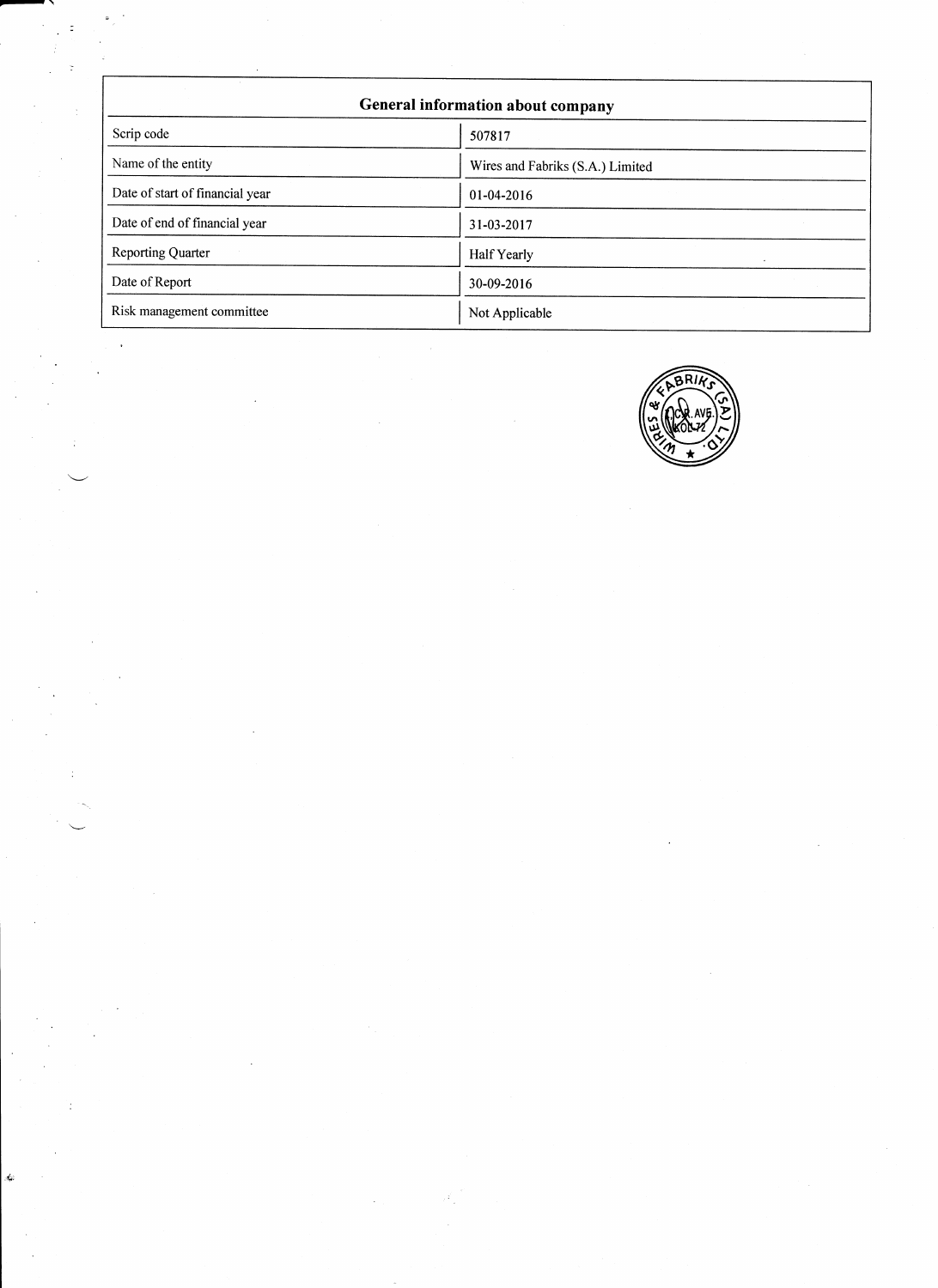|                                                                     | <b>Annexure 1</b>                                                |                                                       |                                                                |  |  |
|---------------------------------------------------------------------|------------------------------------------------------------------|-------------------------------------------------------|----------------------------------------------------------------|--|--|
|                                                                     | <b>Annexure 1</b>                                                |                                                       |                                                                |  |  |
|                                                                     | III. Meeting of Board of Directors                               |                                                       |                                                                |  |  |
|                                                                     | Disclosure of notes on meeting of board of directors explanatory |                                                       |                                                                |  |  |
| Date(s) of meeting (if any) in the<br><b>Sr</b><br>previous quarter |                                                                  | Date(s) of meeting (if any) in the<br>current quarter | Maximum gap between any two consecutive (in<br>number of days) |  |  |
|                                                                     | 25-05-2016                                                       |                                                       |                                                                |  |  |
| 2                                                                   |                                                                  | $09 - 08 - 2016$                                      | 75                                                             |  |  |

 $\sim$ 

:

:

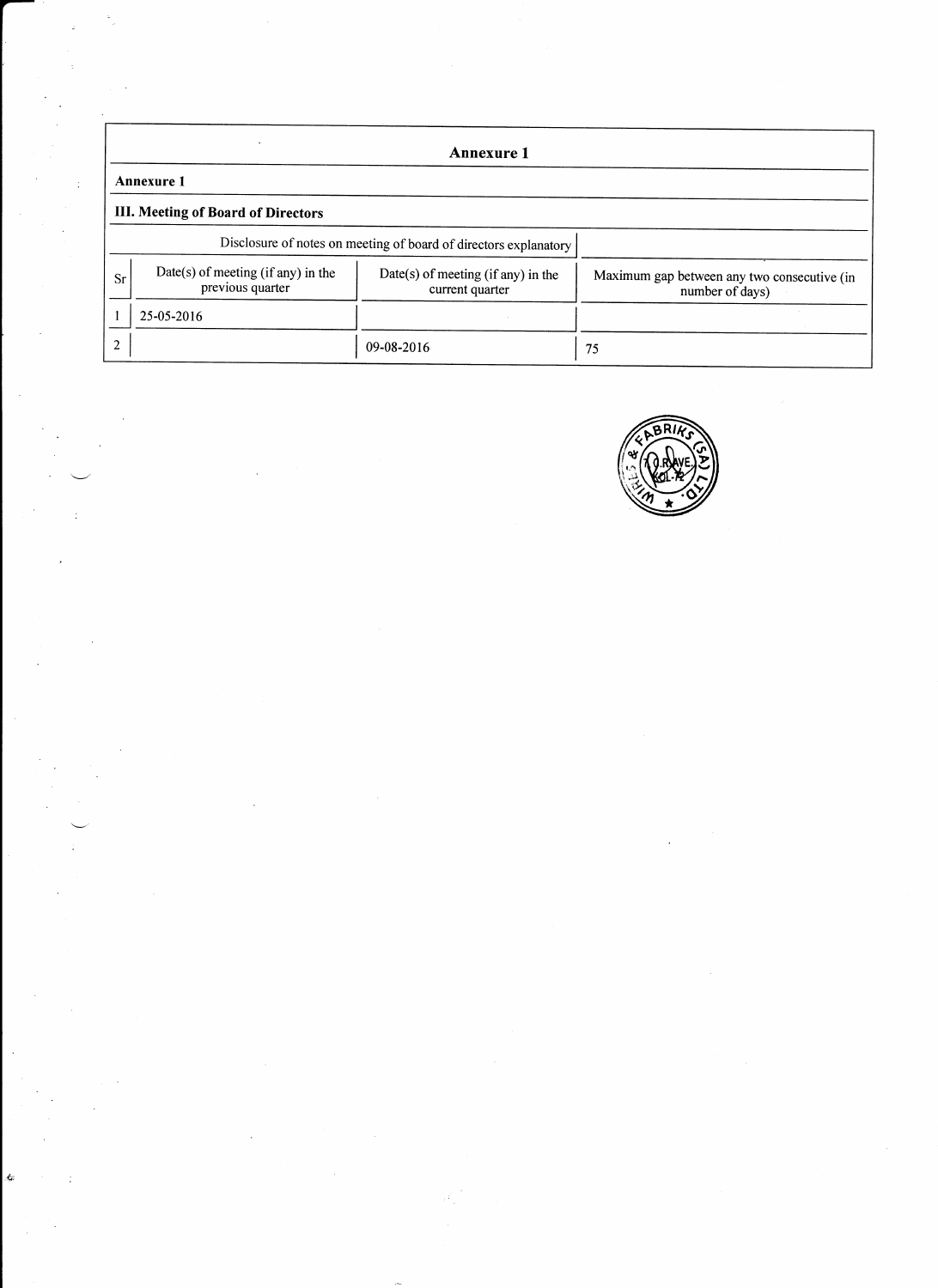|           | <b>Annexure 1</b>                                        |                                                                      |                                                     |                                           |                                                                        |                                                                               |                               |
|-----------|----------------------------------------------------------|----------------------------------------------------------------------|-----------------------------------------------------|-------------------------------------------|------------------------------------------------------------------------|-------------------------------------------------------------------------------|-------------------------------|
|           | <b>IV. Meeting of Committees</b>                         |                                                                      |                                                     |                                           |                                                                        |                                                                               |                               |
|           | Disclosure of notes on meeting of committees explanatory |                                                                      |                                                     |                                           |                                                                        |                                                                               |                               |
| <b>Sr</b> | Name of<br>Committee                                     | Date(s) of<br>meeting of the<br>committee in the<br>relevant quarter | Whether<br>requirement of<br>Quorum met<br>(Yes/No) | Requirement of<br>Quorum met<br>(details) | $Date(s)$ of<br>meeting of the<br>committee in the<br>previous quarter | Maximum gap<br>between any two<br>consecutive meetings<br>(in number of days) | Name of<br>other<br>committee |
|           | Audit<br>Committee                                       | 09-08-2016                                                           | Yes                                                 |                                           | 25-05-2016                                                             | 75                                                                            |                               |

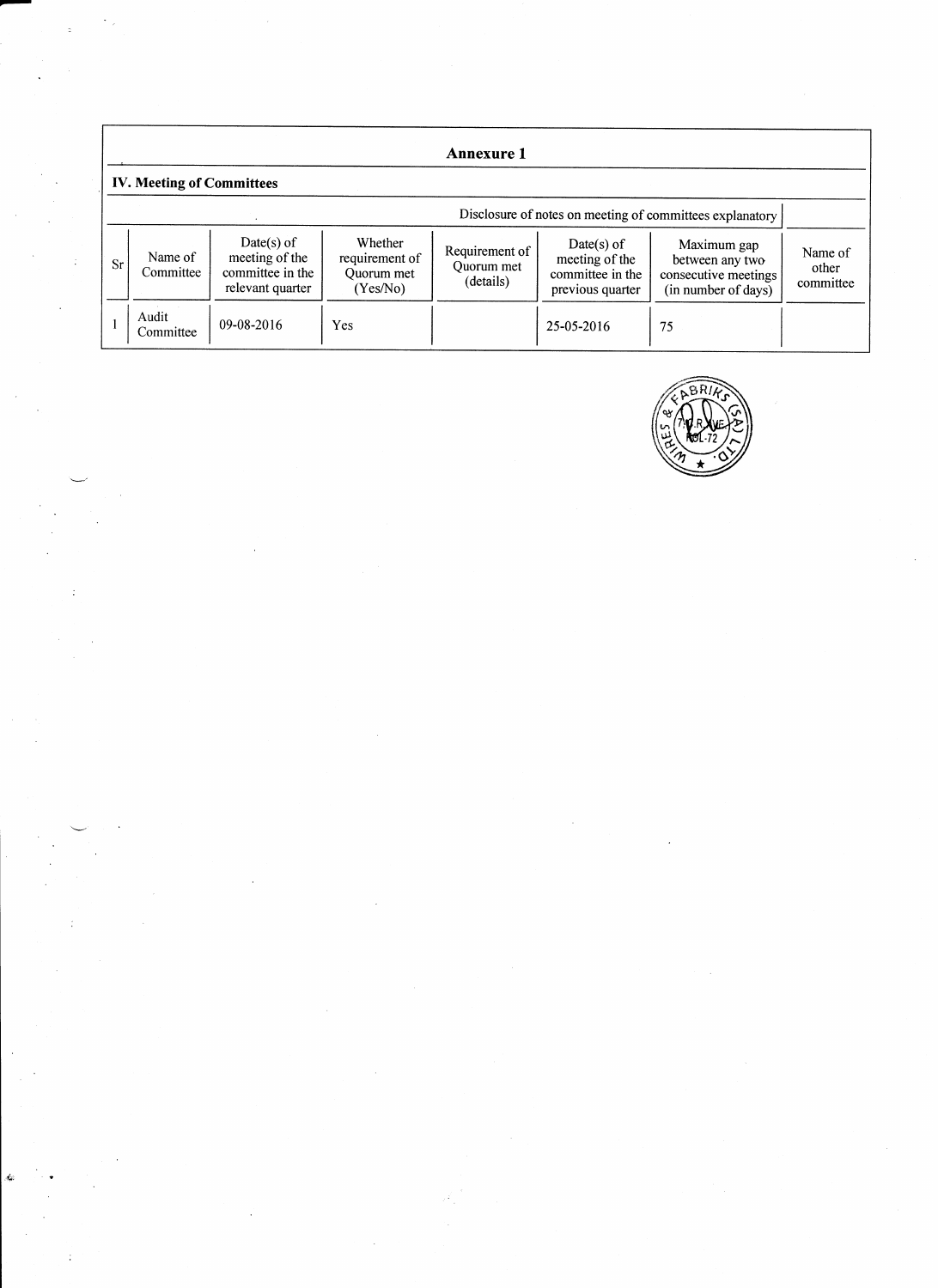|                               | <b>Annexure 1</b>                                                                                         |                                  |                                                                    |  |
|-------------------------------|-----------------------------------------------------------------------------------------------------------|----------------------------------|--------------------------------------------------------------------|--|
| V. Related Party Transactions |                                                                                                           |                                  |                                                                    |  |
| Sr                            | Subject                                                                                                   | Compliance status<br>(Yes/No/NA) | If status is "No" details of non-<br>compliance may be given here. |  |
|                               | Whether prior approval of audit committee obtained                                                        | Yes                              |                                                                    |  |
|                               | Whether shareholder approval obtained for material RPT                                                    | NA.                              |                                                                    |  |
| 3                             | Whether details of RPT entered into pursuant to omnibus<br>approval have been reviewed by Audit Committee | Yes                              |                                                                    |  |

Ġ

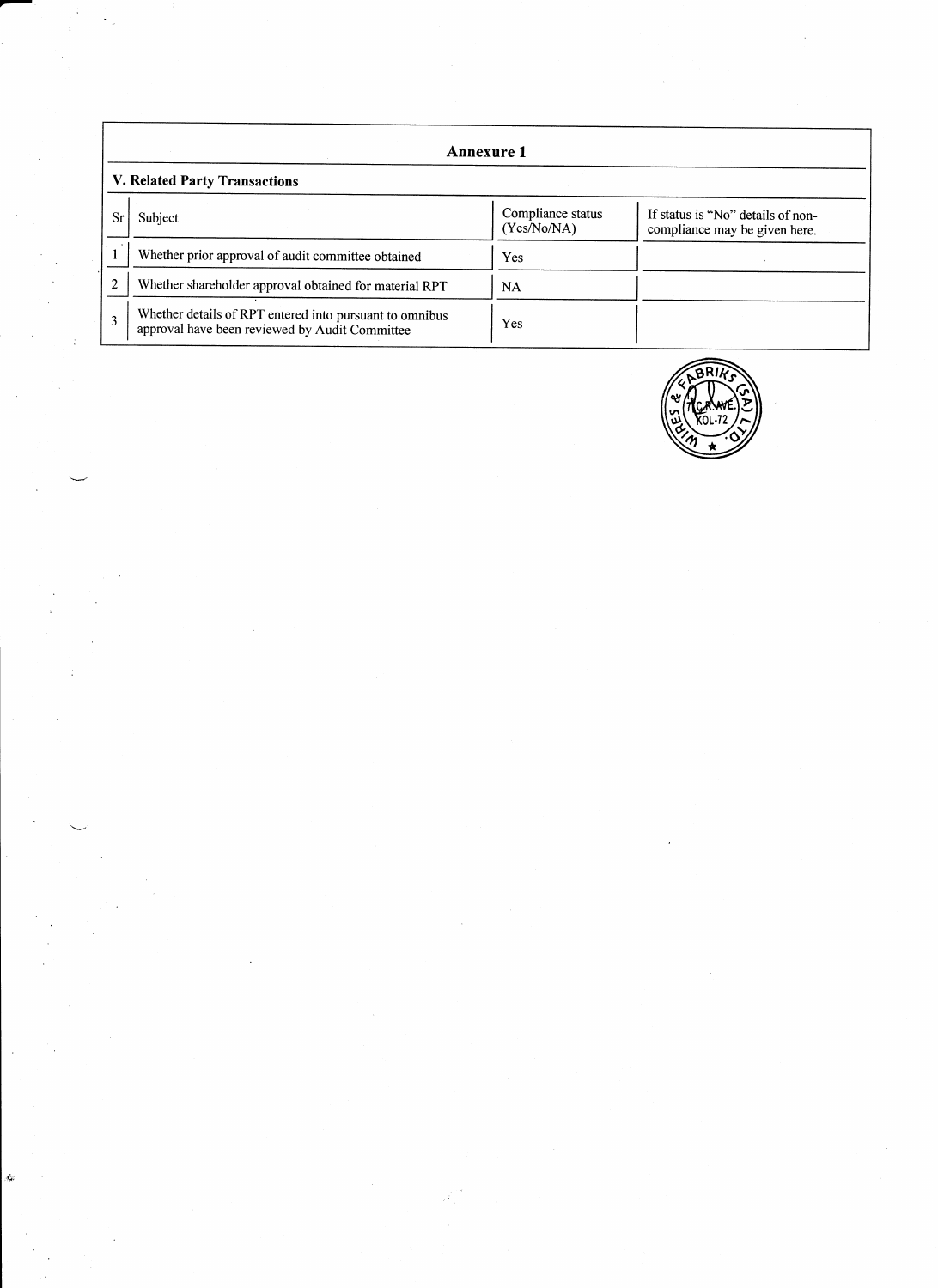|                          | <b>Annexure 1</b>                                                                                                                                                                                               |                               |  |  |  |  |
|--------------------------|-----------------------------------------------------------------------------------------------------------------------------------------------------------------------------------------------------------------|-------------------------------|--|--|--|--|
|                          | <b>VI.</b> Affirmations                                                                                                                                                                                         |                               |  |  |  |  |
| <b>Sr</b>                | Subject                                                                                                                                                                                                         | Compliance status<br>(Yes/No) |  |  |  |  |
|                          | The composition of Board of Directors is in terms of SEBI (Listing obligations and disclosure requirements)<br>Regulations, 2015                                                                                | Yes                           |  |  |  |  |
| $\overline{\mathcal{L}}$ | The composition of the following committees is in terms of SEBI(Listing obligations and disclosure<br>requirements) Regulations, 2015 a. Audit Committee                                                        | <b>Yes</b>                    |  |  |  |  |
| 3                        | The composition of the following committees is in terms of SEBI(Listing obligations and disclosure<br>requirements) Regulations, 2015. b. Nomination & remuneration committee                                   | <b>Yes</b>                    |  |  |  |  |
| $\overline{4}$           | The composition of the following committees is in terms of SEBI(Listing obligations and disclosure<br>requirements) Regulations, 2015. c. Stakeholders relationship committee                                   | Yes                           |  |  |  |  |
| $\overline{\phantom{0}}$ | The composition of the following committees is in terms of SEBI(Listing obligations and disclosure<br>requirements) Regulations, 2015. d. Risk management committee (applicable to the top 100 listed entities) | <b>NA</b>                     |  |  |  |  |
| 6                        | The committee members have been made aware of their powers, role and responsibilities as specified in SEBI<br>(Listing obligations and disclosure requirements) Regulations, 2015.                              | Yes                           |  |  |  |  |
| $\overline{7}$           | The meetings of the board of directors and the above committees have been conducted in the manner as<br>specified in SEBI (Listing obligations and disclosure requirements) Regulations, 2015.                  | Yes                           |  |  |  |  |
| 8                        | This report and/or the report submitted in the previous quarter has been placed before Board of Directors.                                                                                                      | Yes                           |  |  |  |  |



đ.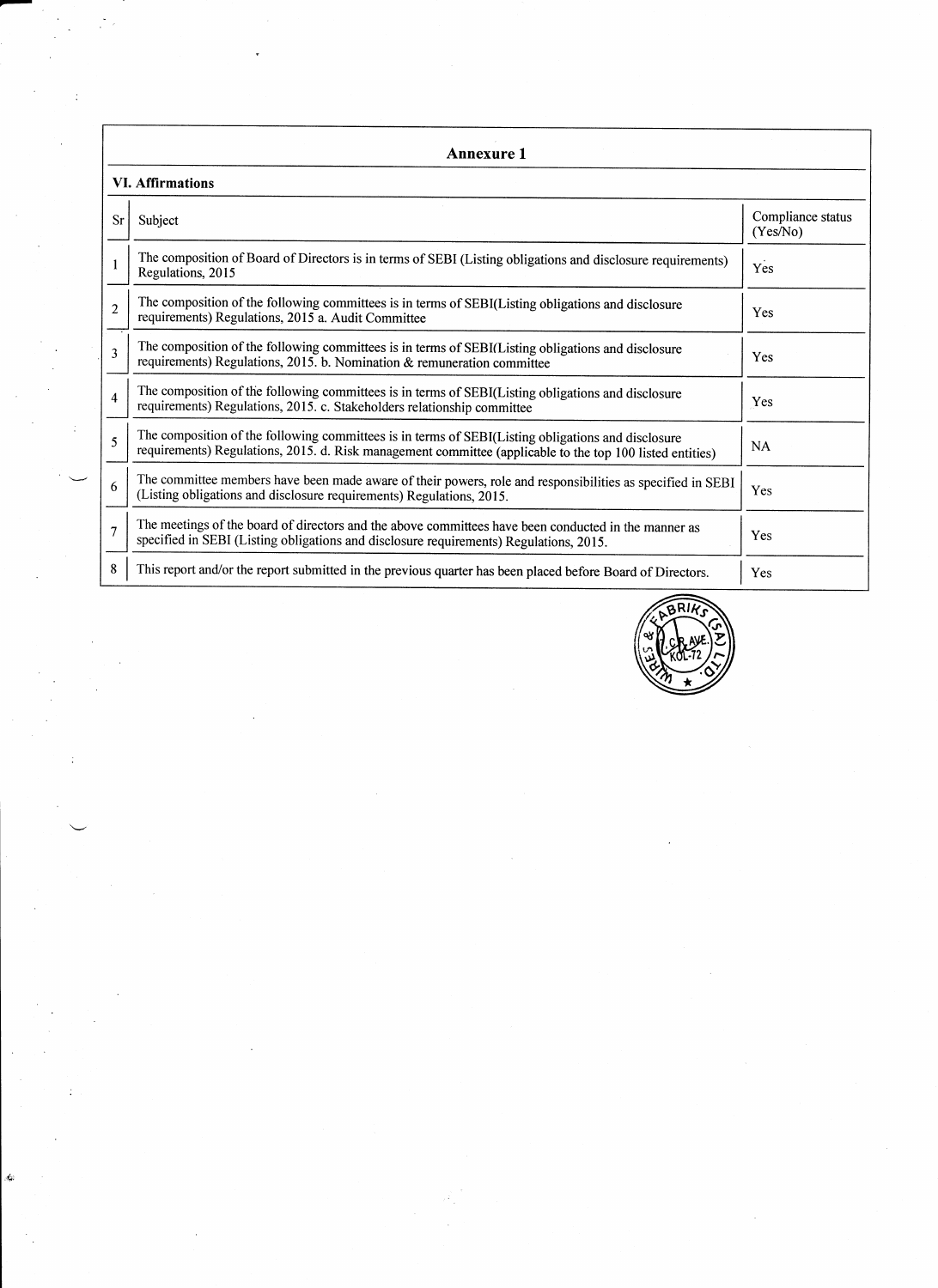## $\ddot{\phantom{a}}$ Annexure III Annexure III to be submitted by listed entity at the end of 6 months after end of financial year along-with second quarter report of next financial year L Affirmations If status is "No" details of Regulation Compliance status **Sr** Broad heading non-compliance may be Number  $(Yes\hat{N}o/NA)$ given here. Copy of the annual report including balance sheet, profit  $\mathbf{1}$ and loss account, directors report, corporate governance  $46(2)$ Yes report, business responsibility report displayed on website Presence of Chairperson of Audit Committee at the Annual  $\frac{2}{3}$  $18(1)(d)$ Yes General Meeting Presence of Chairperson of the nomination and  $19(3)$ Yes remuneration committee at the annual general meeting 34(3) read with Whether "Corporate Governance Report" disclosed in  $\overline{4}$ para C of Yes Annual Report Schedule V Any other information to be provided

 $\ddot{\phantom{0}}$ 

 $\pm$ 

k.